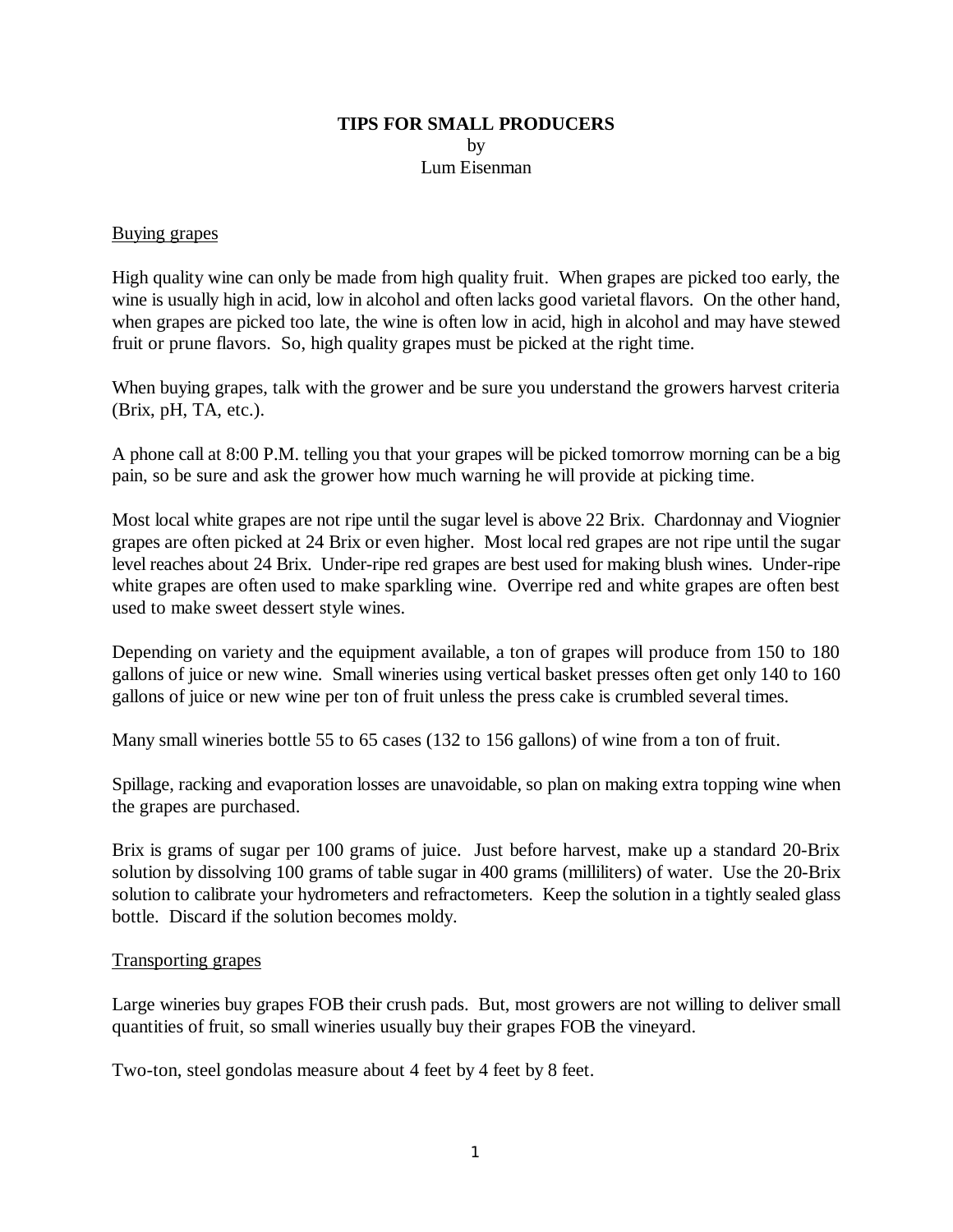Half-ton fruit-bins, measuring about 44 inches by 44 inches by 22.5 inches inside, will hold about 1000 pounds if the grapes are heaped high.

A 48-inch X 32-inch X 24-inch box will hold about 650 pounds of grapes.

33-gallon plastic trashcans hold about 165 pounds of grapes.

Plastic field lugs hold 45 to 55 pounds of grapes.

Plastic milk crates hold 35 or 40 pounds of grapes when lined with a plastic trash bag.

5-gallon buckets hold about 25 pounds of grapes.

Lining the bed of a pickup truck with a sheet of 4-mil polyethylene plastic is an easy way to transport a ton of grapes. The fruit is dumped directly into the truck and then a fork is used to unload the grapes into the crusher.

# Sanitation

Grape residues are easy to rinse away with cold water before they dry. But, dried grape solids are very difficult to rinse away. So, the rule in every winery is .....wash the winemaking equipment just before use and wash everything again after use **before** the grape solids have time to dry.

The most important piece of sanitation equipment for the small producer is a water hose equipped with an adjustable spray nozzle.

Brushes with long handles can be purchased at automotive supply stores. These stiff-bristled brushes are used for washing auto hubcaps and wheels, but home winemakers find them handy for scrubbing all kinds of winemaking equipment. The long handles make these brushes very handy for scrubbing the inside surfaces of small fermenters and tanks.

Home Depot sells wall brushes with long adjustable handles for a few dollars. These brushes are very effective for washing wine tanks.

The inside surfaces of transfer hoses mildew easily. After cleaning, hoses should be hung with both ends pointing down, so they can dry out. Or, hoses can be laid on slanting tables so they drain completely.

Full strength Clorox can be used to remove stubborn stains from inside hoses and other difficult to reach places. But, rinsing must be done very carefully to remove **all** of the Clorox.

## On the crush pad

The traffic pattern is an important consideration when designing a crush pad because the vehicles may be large and they may have limited visibility.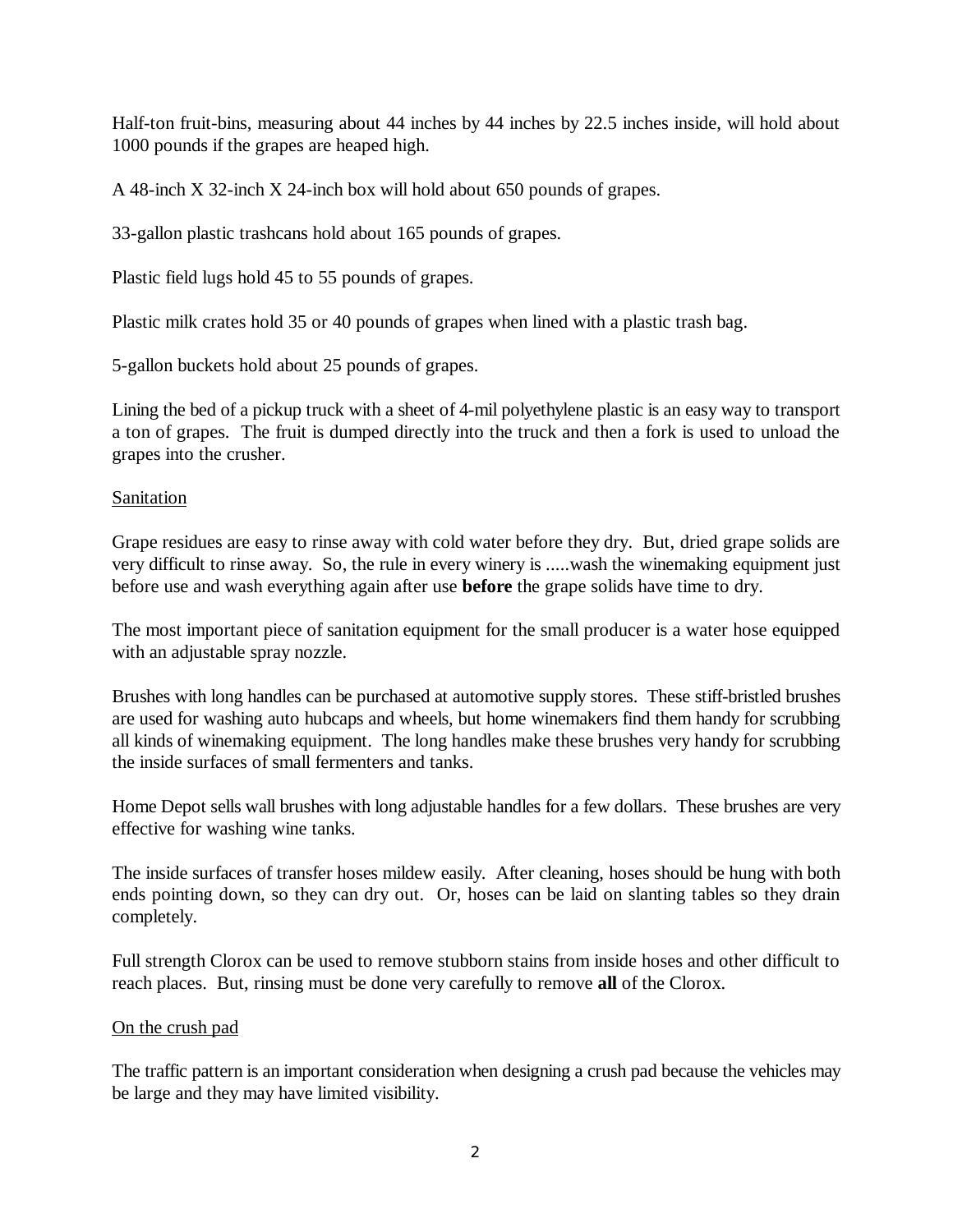Equipment will be washed at least twice a day, so concrete crush pads with good drainage are a must.

The shade that is provided by a covered crush pad is a blessing on a hot, sunny day.

Put a hook in a convenient place on the crush area so a garden hose and spray nozzle will always be handy.

## Fermentation

When fully ripe, most local grapes are too low in acidity so tartaric acid additions are often needed to produce a balanced wine. Considerable time is needed to allow the acid taste to integrate and mellow, so major acid adjustments are best made before starting the fermentation.

A ton of red grapes produces about 220 gallons of must.

Red fermenters should only be about 85% full to allow room for the cap.

About two tons of grapes can be fermented in a 500-gallon poly tank. But, use a low foam producing yeast and plan to punch down the cap often.

About 1400 pounds of red grapes can be fermented in a half-ton fruit bin.

About 450 pounds of red grapes can be fermented in a 55-gallon, poly drum if the top has been removed.

Diamonium phosphate and proprietary yeast foods such as SuperFood are inexpensive. So, many small producers try to avoid fermentation problems by adding extra yeast nutrients to all their fermentations.

Montrachet yeast is notorious for producing excessive quantities of hydrogen sulfide when used with grapes containing sulfur residues. So, never use Montrachet yeast if the grapes have been sprayed with sulfur.

Practically all the red color and flavors are extracted in the first 6 to 8 days of skin contact. On the other hand, tannin and some of the bitter phenolic materials continue to be extracted for a much longer time.

Fermentation may be complete when (1) all bubbling has stopped **and** (2) the Brix has dropped below zero **and** (3) the Brix reading remains constant for several days. But, the best way to be sure fermentation is complete is to measure the residual sugar with *Clinitest* tablets.

Buy a Plus and minus five short-range hydrometer. Zero Brix is in the center of the scale. The scale is large, and 0.1 degree Brix can be read easily. These hydrometers are useful for monitoring sugar content near the end of fermentation.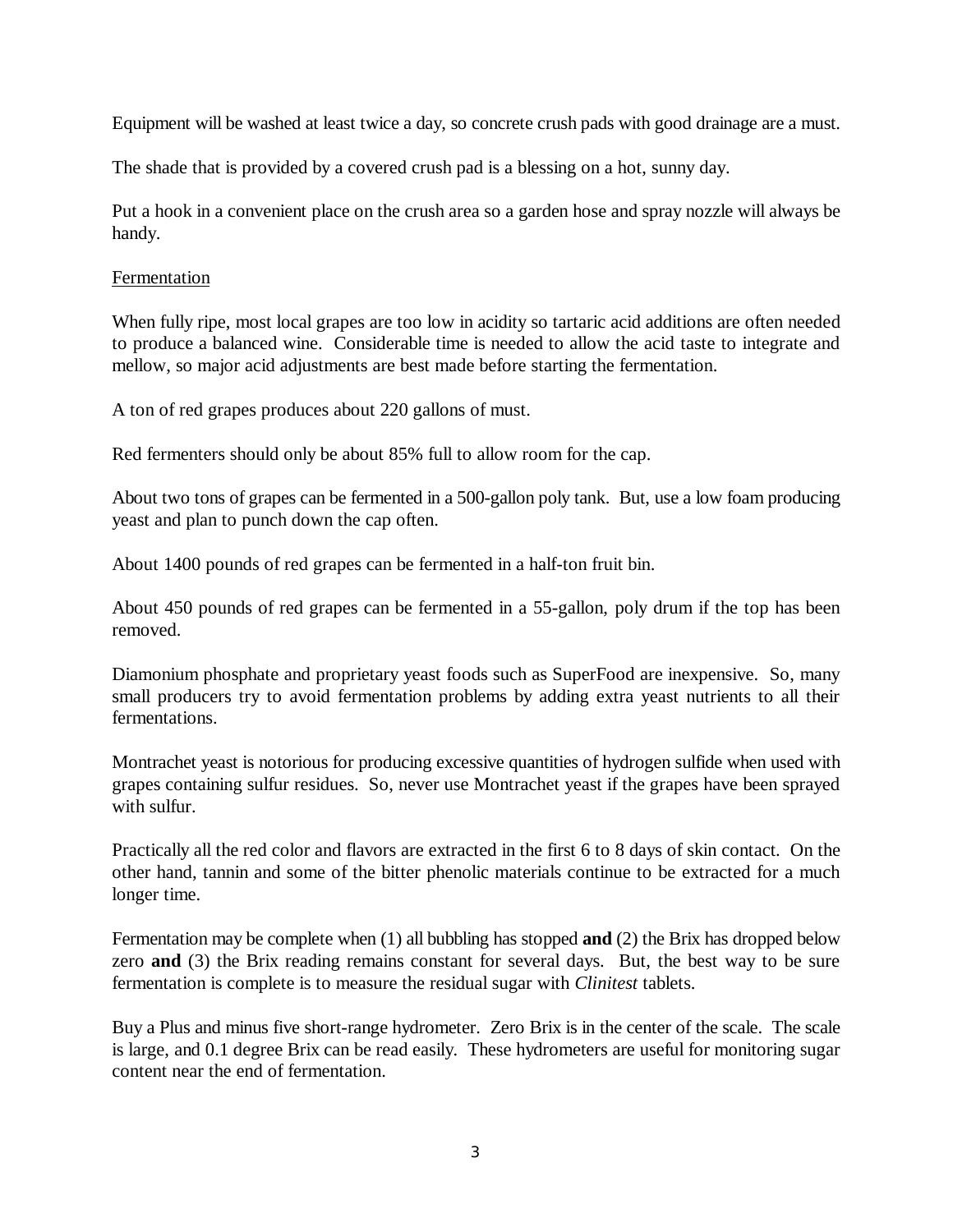Pomace acetifies very quickly in hot weather. Then the pomace attracts fruit flies, and the flies carry acetic acid bacteria from the pomace pile into active fermentations. Pomace should be disposed of promptly.

# In the cellar

High-density, polyethylene tanks make good wine storage containers. They are relatively inexpensive, light weight and easy to clean. But, the lids supplied with many poly tanks do **not** provide a good, airtight seal. Small polyethylene tanks cost around \$1.00 per gallon of capacity.

Older, used, barrels can often be purchased for about 25 dollars, and older barrels can make effective wine storage containers when used with oak chips. The usual addition is a pound or two of the chips per barrel.

Inspect used barrels carefully with a battery and a light bulb on the end of a three-foot wine. Trust your nose and make sure to smell **every** used barrel before buying.

Loose oak chips can be added to barrels. The chips will float on the surface of the wine for a few and then they will sink to the bottom. Depending on design, the loose chips may bother some pump operation, but a screen to block the chips can be fitted to the suction line.

Fifteen-gallon stainless-steel beer kegs, 5-gallon water bottles and 1-gallon glass jugs make handy storage containers for leftovers and topping wine.

Practically all of the sulfur dioxide added at the crusher will become bound to acetaldehyde during fermentation. At the end of fermentation there will be little free  $SO_2$  in the wine but there is always some residual acetaldehyde remaining. Many winemakers add 50 mg/l of sulfur dioxide when the fermentations have completed. But, about have of the added  $SO_2$  will quickly combine with the residual acetaldehyde and become bound  $SO_2$ . The other half will remain in the wine as free  $SO_2$ .

Add about a pound or so of oak chips to red wine stored in old oak barrels. Loose chips will float for a few days and then settle to the bottom of the barrel. Taste the wine twice a month. If the wine gets excessively oakey, rack the wine off the chips. The oak taste will diminish significantly for two or three months after the chips are removed.

White and blush wines can be both hot and cold stabilized in a single processing step. First, add the Bentonite and stir well. Then turn on the refrigeration and cool the wine. A week or so at 32 degrees will stabilize most wines. Three or four weeks may be needed if the temperature is between 35 and 45 degrees. When the wine is stable, rack the cold wine into a clean container. But, cold wines oxidize easily, so the winemaker must be careful to not bubble or splash the wine excessively when the wine is racked.

Most filter pads need to be washed before they are used but placing wet pads in a filter press is difficult. So, put dry pads into the press but do not tighten the press plates. Then run a few gallons of clean water through the press to wash the pads.